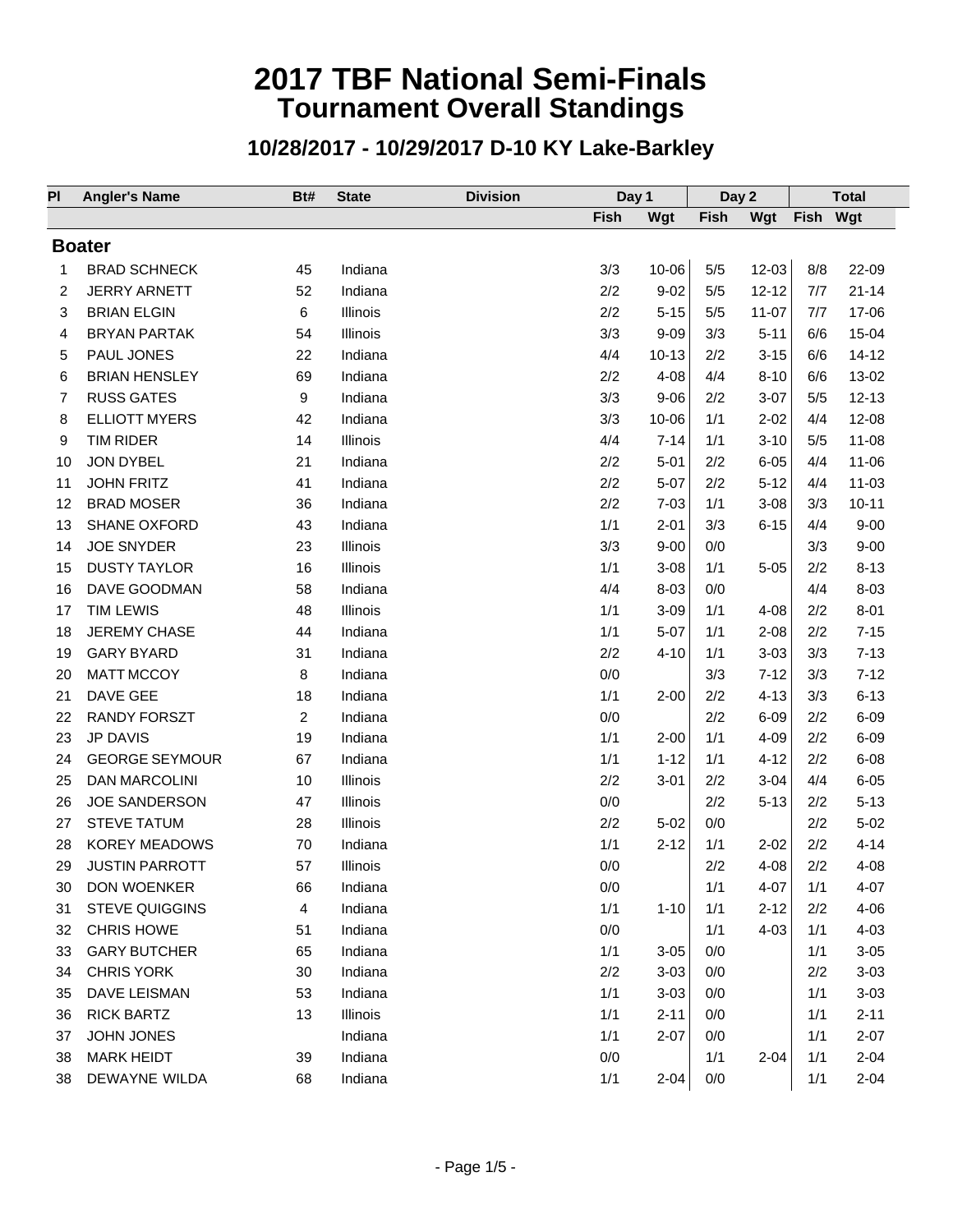| PI | <b>Angler's Name</b>        | Bt#  | <b>State</b>   | <b>Division</b> | Day 1                |          | Day 2       |          |                | <b>Total</b> |  |
|----|-----------------------------|------|----------------|-----------------|----------------------|----------|-------------|----------|----------------|--------------|--|
|    |                             |      |                |                 | <b>Fish</b>          | Wgt      | <b>Fish</b> | Wgt      | Fish           | Wgt          |  |
|    | <b>Boater</b>               |      |                |                 |                      |          |             |          |                |              |  |
| 40 | <b>STEVE YODER</b>          | 26   | Indiana        |                 | 1/1                  | $2 - 03$ | $0/0$       |          | 1/1            | $2 - 03$     |  |
| 41 | <b>RON FRAVEL</b>           | 37   | Indiana        |                 | 1/1                  | $2 - 02$ | 0/0         |          | 1/1            | $2 - 02$     |  |
| 42 | <b>LARRY MYERS</b>          | 11   | Indiana        |                 | 0/0                  |          | 1/1         | $2 - 01$ | 1/1            | $2 - 01$     |  |
| 43 | <b>CALVIN FITCH</b>         | 55   | Indiana        |                 | $0/0$                |          | 1/1         | $1 - 15$ | 1/1            | $1 - 15$     |  |
| 43 | <b>AMY KING</b>             | 63   | Indiana        |                 | 0/0                  |          | 1/1         | $1 - 15$ | 1/1            | $1 - 15$     |  |
| 45 | <b>ERIC ESTEP</b>           | 27   | Indiana        |                 | 1/1                  | $1 - 14$ | 0/0         |          | 1/1            | $1 - 14$     |  |
| 45 | <b>BILL HENDRICKS</b>       | 60   | Indiana        |                 | 1/1                  | $1 - 14$ | 0/0         |          | 1/1            | $1 - 14$     |  |
| 47 | <b>KERRY MALONE</b>         | 15   | Illinois       |                 | 1/1                  | $1 - 12$ | 0/0         |          | 1/1            | $1 - 12$     |  |
| 47 | <b>DOUG BONIFACE</b>        | 33   | Indiana        |                 | 1/1                  | $1 - 12$ | 0/0         |          | 1/1            | $1 - 12$     |  |
| 49 | JERRY LANGENBAHN            | 50   | Illinois       |                 | 1/1                  | $1 - 11$ | 0/0         |          | 1/1            | $1 - 11$     |  |
| 49 | <b>BILL BUCKNER</b>         | 38   | Indiana        |                 | 0/0                  |          | 1/1         | $1 - 11$ | 1/1            | $1 - 11$     |  |
| 51 | NICK UEBELHOR               | 46   | Indiana        |                 | 1/1                  | $1 - 10$ | 0/0         |          | 1/1            | $1 - 10$     |  |
| 51 | DAVID E. WATSON             | 7    | Indiana        |                 | 1/1                  | $1 - 10$ | 0/0         |          | 1/1            | $1 - 10$     |  |
| 53 | <b>KENNETH SWINT</b>        | 3    | Indiana        |                 | $0/0$                |          | 1/1         | $1 - 09$ | 1/1            | $1 - 09$     |  |
| 54 | <b>JEREMY ANTRUP</b>        | 35   | Indiana        |                 | 1/1                  | $1 - 08$ | 0/0         |          | 1/1            | $1 - 08$     |  |
| 55 | <b>MATT FRENCH</b>          | 32   | Illinois       |                 | 0/0                  |          | 0/0         |          | 0/0            |              |  |
| 55 | PAUL LEONARD                | 49   | Illinois       |                 | 0/0                  |          | $0/0$       |          | 0/0            |              |  |
| 55 | <b>JAMES BURTON</b>         | 71   | Indiana        |                 | 0/0                  |          | 0/0         |          | 0/0            |              |  |
| 55 | CALVIN DAVIDSON             |      | Indiana        |                 | $0/0$                |          | 0/0         |          | 0/0            |              |  |
| 55 | ROGER DUNAWAY               | 12   | Indiana        |                 | 0/0                  |          | 0/0         |          | 0/0            |              |  |
| 55 | <b>MIKE GOINS</b>           | 20   | Indiana        |                 | $0/0$                |          | 0/0         |          | 0/0            |              |  |
| 55 | <b>BRIAN LIGHT</b>          | 34   | Indiana        |                 | 0/0                  |          | 0/0         |          | 0/0            |              |  |
| 55 | <b>DEREK LYND</b>           | 40   | Indiana        |                 | $0/0$                |          | 0/0         |          | 0/0            |              |  |
| 55 | <b>JOHN MELTON</b>          | 62   | Indiana        |                 | $0/0$                |          | $0/0$       |          | 0/0            |              |  |
| 55 | CASEY OLDS                  | 25   | Indiana        |                 | $0/0$                |          | $0/0$       |          | 0/0            |              |  |
| 55 | <b>MIKE RABER</b>           | 59   | Indiana        |                 | 0/0                  |          | 0/0         |          | 0/0            |              |  |
| 55 | DAVID SCHNEIDER JR          | 61   | Indiana        |                 | $0/0$                |          | 0/0         |          | 0/0            |              |  |
| 55 | DAVID SCHNEIDER SR          |      | Indiana        |                 | $0/0$                |          | 0/0         |          | 0/0            |              |  |
| 55 | <b>ROBERT W. SPURGEON</b>   | 64   | Indiana        |                 | 0/0                  |          | 0/0         |          | 0/0            |              |  |
| 55 | <b>JAMES WILLIAMS</b>       | 24   | Indiana        |                 | 0/0                  |          | 0/0         |          | 0/0            |              |  |
| 55 | FRED ZIMMERMAN              |      | Indiana        |                 | 0/0                  |          | 0/0         |          | 0/0            |              |  |
| 55 | <b>DANNY ABRAMS</b>         | 56   | Illinois       |                 | 0/0                  |          | 0/0         |          | 0/0            |              |  |
|    | <b>Boater Daily Total</b>   |      |                |                 | <b>Overall</b>       |          |             |          |                |              |  |
|    | <b>Fish Caught:</b><br>65   |      | Limits:        | 3               | <b>Fish Caught:</b>  | 136      |             |          | Limits:        |              |  |
|    | <b>Fish Released:</b><br>65 | 100% | <b>Blanks:</b> | 36              | Fish Released:       | 136      | 100         |          | <b>Blanks:</b> |              |  |
|    | Daily Weight:<br>168-12     |      |                |                 | <b>Total Weight:</b> | 354-02   |             |          |                |              |  |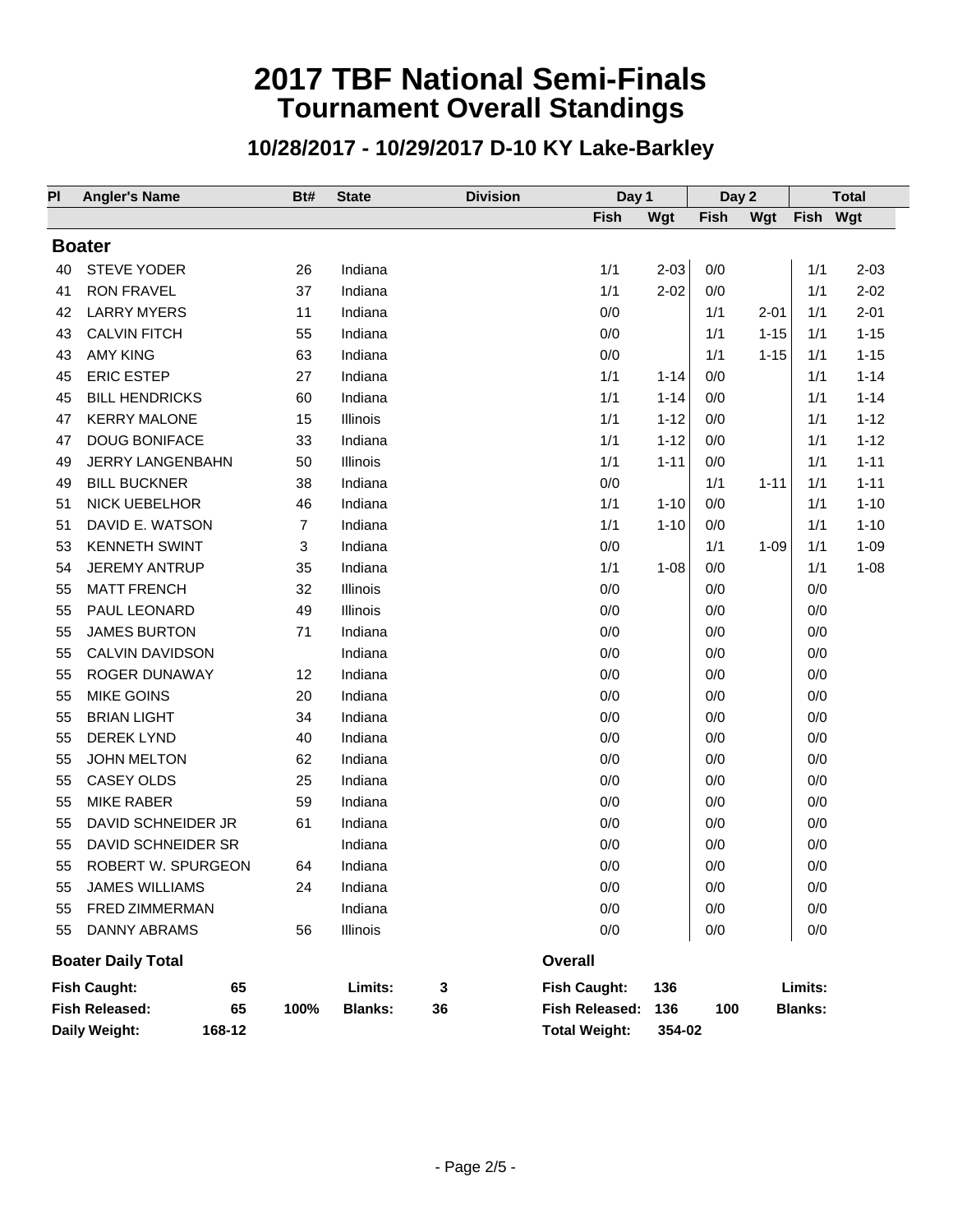| PI | <b>Angler's Name</b>     | Bt# | <b>State</b>    | <b>Division</b> | Day 1 |          | Day 2 |          |          | <b>Total</b> |
|----|--------------------------|-----|-----------------|-----------------|-------|----------|-------|----------|----------|--------------|
|    |                          |     |                 |                 | Fish  | Wgt      | Fish  | Wgt      | Fish Wgt |              |
|    | <b>Co-Angler</b>         |     |                 |                 |       |          |       |          |          |              |
| 1  | <b>BRUCE SCHUYLER</b>    | 49  | Indiana         |                 | 4/4   | $9 - 07$ | 0/0   |          | 4/4      | $9 - 07$     |
| 2  | RODNEY JOHNSON           | 66  | Indiana         |                 | 0/0   |          | 2/2   | $9 - 00$ | 2/2      | $9 - 00$     |
| 3  | <b>JUSTIN ROBISON</b>    | 40  | Indiana         |                 | 3/3   | $8 - 12$ | 0/0   |          | 3/3      | $8 - 12$     |
| 4  | <b>ADAM KNIES</b>        | 36  | Indiana         |                 | 1/1   | $1 - 13$ | 2/2   | $6 - 00$ | 3/3      | $7 - 13$     |
| 5  | <b>RENEE HENSLEY</b>     | 16  | Indiana         |                 | 2/2   | $5 - 12$ | 1/1   | $1 - 10$ | 3/3      | $7 - 06$     |
| 6  | <b>MICKEY ROSS</b>       | 70  | Indiana         |                 | 3/3   | $7 - 04$ | 0/0   |          | 3/3      | $7 - 04$     |
| 7  | <b>KEVIN DAYS</b>        | 42  | Indiana         |                 | 0/0   |          | 2/2   | $6 - 10$ | 2/2      | $6 - 10$     |
| 8  | <b>BRAD WILLIAMS</b>     | 9   | Indiana         |                 | 1/1   | $3 - 14$ | 1/1   | $2 - 09$ | 2/2      | $6 - 07$     |
| 9  | <b>DERICK PENDLETON</b>  | 23  | Indiana         |                 | 2/2   | $6 - 04$ | 0/0   |          | 2/2      | $6 - 04$     |
| 10 | <b>JARED ROBINSON</b>    | 48  | Indiana         |                 | 2/2   | $4 - 00$ | 1/1   | $2 - 03$ | 3/3      | $6 - 03$     |
| 11 | <b>ALEX DILLION</b>      | 35  | Indiana         |                 | 2/2   | $5 - 11$ | 0/0   |          | 2/2      | $5 - 11$     |
| 12 | <b>ROB CAMPBELL</b>      | 6   | Indiana         |                 | 0/0   |          | 1/1   | $5 - 11$ | 1/1      | $5 - 11$     |
| 13 | <b>LAVON RABER</b>       | 50  | Indiana         |                 | 2/2   | $3 - 13$ | 1/1   | $1 - 13$ | 3/3      | $5 - 10$     |
| 14 | <b>HUNTER LIGHT</b>      | 54  | Indiana         |                 | 2/2   | $5-07$   | 0/0   |          | 2/2      | $5 - 07$     |
| 15 | <b>GREG SMITH</b>        | 46  | Indiana         |                 | 1/1   | $3 - 05$ | 1/1   | $2 - 01$ | 2/2      | $5 - 06$     |
| 16 | <b>JEFF MORRISON</b>     | 43  | Illinois        |                 | 2/2   | $4 - 10$ | 0/0   |          | 2/2      | $4 - 10$     |
| 17 | <b>RICK EYMAN</b>        | 55  | Illinois        |                 | 1/1   | $1 - 15$ | 1/1   | $2 - 07$ | 2/2      | $4 - 06$     |
| 18 | <b>PATRICK MYERS</b>     | 47  | Indiana         |                 | 1/1   | $2 - 04$ | 1/1   | $1 - 14$ | 2/2      | $4 - 02$     |
| 19 | <b>MIKE MOSBY</b>        | 59  | Indiana         |                 | 1/1   | $1 - 10$ | 1/1   | $2 - 04$ | 2/2      | $3 - 14$     |
| 20 | <b>JOSHUA STEPP</b>      | 19  | Indiana         |                 | 0/0   |          | 2/2   | $3 - 10$ | 2/2      | $3 - 10$     |
| 21 | ANDY VESELAK             | 22  | Illinois        |                 | 0/0   |          | 1/1   | $3 - 10$ | 1/1      | $3 - 10$     |
| 22 | <b>CHAD ELLIS</b>        | 71  | Indiana         |                 | 1/1   | $1 - 11$ | 1/1   | $1 - 13$ | 2/2      | $3 - 08$     |
| 23 | <b>ROD RICHMOND</b>      | 63  | Illinois        |                 | 1/1   | $1 - 11$ | 1/1   | $1 - 09$ | 2/2      | $3 - 04$     |
| 24 | <b>TIM NEHER</b>         | 8   | Illinois        |                 | 1/1   | $3 - 01$ | 0/0   |          | 1/1      | $3 - 01$     |
| 24 | <b>BOB STERRETT</b>      | 37  | Indiana         |                 | 0/0   |          | 1/1   | $3 - 01$ | 1/1      | $3 - 01$     |
| 26 | PHIL JOHNSTON            | 61  | Indiana         |                 | 0/0   |          | 1/1   | $2 - 12$ | 1/1      | $2 - 12$     |
| 27 | <b>SKYLER BELL</b>       | 21  | Indiana         |                 | 1/1   | $2 - 07$ | 0/0   |          | 1/1      | $2 - 07$     |
| 28 | <b>SHAWN GRAVELY</b>     | 25  | Illinois        |                 | 0/0   |          | 1/1   | $2 - 05$ | 1/1      | $2 - 05$     |
| 29 | <b>CYRIL HAXTON</b>      | 11  | Indiana         |                 | 0/0   |          | 1/1   | $2 - 04$ | 1/1      | $2 - 04$     |
| 30 | <b>CHUCK SABIA</b>       | 41  | <b>Illinois</b> |                 | 1/1   | $1 - 15$ | 0/0   |          | 1/1      | $1 - 15$     |
| 31 | <b>SCOTT BATEMAN</b>     | 68  | Indiana         |                 | 1/1   | $1 - 14$ | 0/0   |          | 1/1      | $1 - 14$     |
| 31 | <b>JASON RINEHART</b>    | 51  | Indiana         |                 | 1/1   | $1 - 14$ | 0/0   |          | 1/1      | $1 - 14$     |
| 33 | <b>ART GRIGGS</b>        | 34  | Illinois        |                 | 1/1   | $1 - 13$ | 0/0   |          | 1/1      | $1 - 13$     |
| 34 | <b>BRIAN COLEMAN</b>     | 65  | Indiana         |                 | 1/1   | $1 - 12$ | 0/0   |          | 1/1      | $1 - 12$     |
| 34 | JARED WISER              | 69  | Indiana         |                 | 0/0   |          | 1/1   | $1 - 12$ | 1/1      | $1 - 12$     |
| 36 | MIKE BRACKEN             | 18  | Indiana         |                 | 1/1   | $1 - 07$ | 0/0   |          | 1/1      | $1 - 07$     |
| 37 | <b>TIM KRANTZ</b>        | 3   | Illinois        |                 | 1/1   | $1 - 05$ | 0/0   |          | 1/1      | $1 - 05$     |
| 38 | <b>CHRISTIAN ANDREAS</b> | 60  | Illinois        |                 | 0/0   |          | 0/0   |          | 0/0      |              |
| 38 | DAN BROWN                | 45  | Illinois        |                 | 0/0   |          | 0/0   |          | 0/0      |              |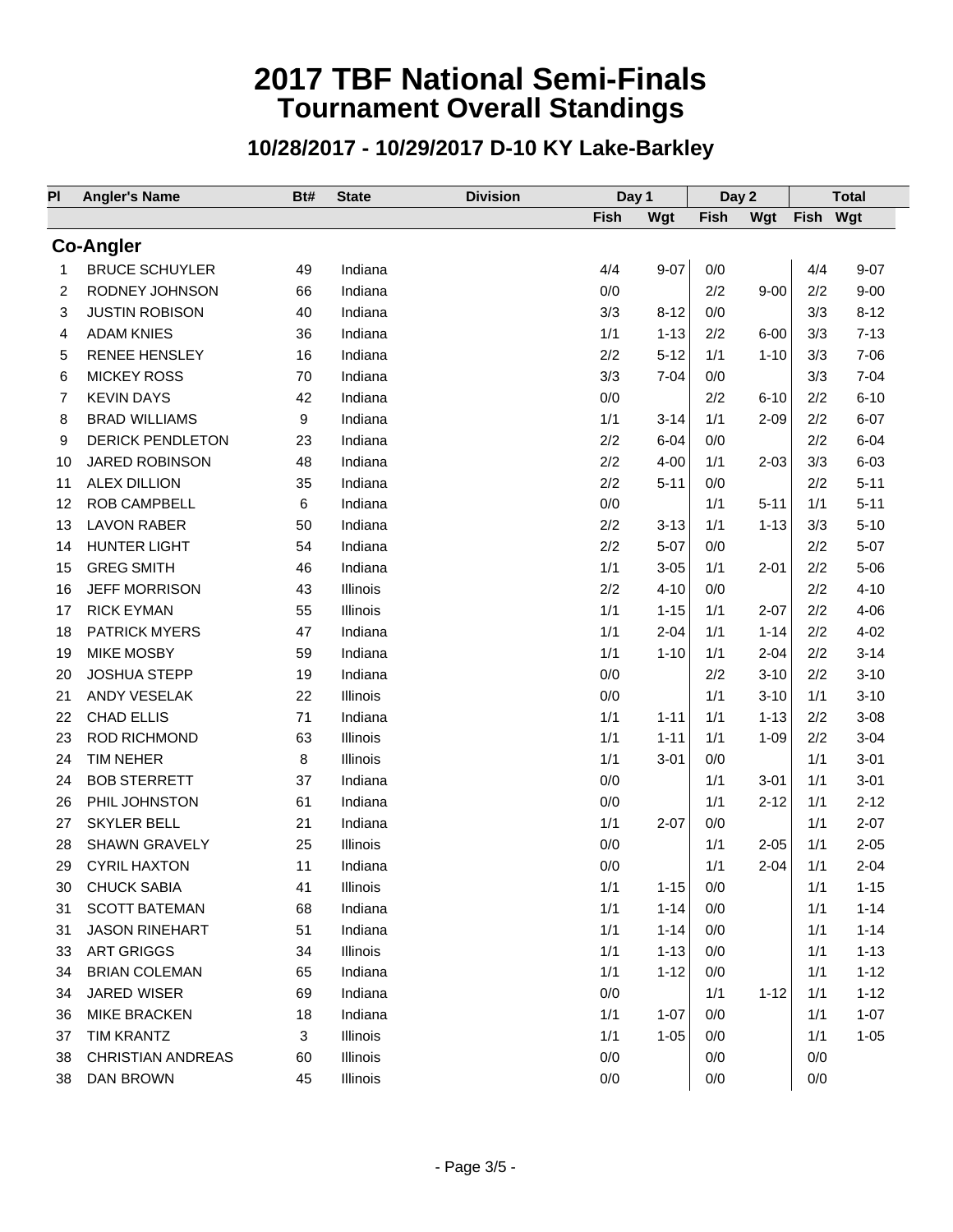#### **10/28/2017 - 10/29/2017 D-10 KY Lake-Barkley**

| PI | <b>Angler's Name</b>         | Bt#            | <b>State</b>   | <b>Division</b> | Day 1                |        | Day 2       |     |                | <b>Total</b> |
|----|------------------------------|----------------|----------------|-----------------|----------------------|--------|-------------|-----|----------------|--------------|
|    |                              |                |                |                 | <b>Fish</b>          | Wgt    | <b>Fish</b> | Wgt | <b>Fish</b>    | Wgt          |
|    | <b>Co-Angler</b>             |                |                |                 |                      |        |             |     |                |              |
| 38 | <b>JIM FUNSCH</b>            | 30             | Illinois       |                 | 0/0                  |        | 0/0         |     | 0/0            |              |
| 38 | <b>DONNIE HILAND</b>         | 67             | Illinois       |                 | 0/0                  |        | 0/0         |     | 0/0            |              |
| 38 | <b>SAM MACKEY</b>            | 38             | Illinois       |                 | 0/0                  |        | 0/0         |     | 0/0            |              |
| 38 | <b>CORY MALONE</b>           | $\overline{7}$ | Illinois       |                 | 0/0                  |        | 0/0         |     | 0/0            |              |
| 38 | PAT WELCH                    | 52             | Illinois       |                 | 0/0                  |        | 0/0         |     | 0/0            |              |
| 38 | JEFF BOONE                   | 10             | Indiana        |                 | 0/0                  |        | 0/0         |     | 0/0            |              |
| 38 | <b>JOSHUA BROWN</b>          | 26             | Indiana        |                 | 0/0                  |        | 0/0         |     | 0/0            |              |
| 38 | <b>CHRISTOPHER BUSSEMA</b>   | 12             | Indiana        |                 | 0/0                  |        | 0/0         |     | 0/0            |              |
| 38 | <b>JOEL CONRAD</b>           | 32             | Indiana        |                 | 0/0                  |        | 0/0         |     | 0/0            |              |
| 38 | <b>MATT DEAL</b>             | 24             | Indiana        |                 | 0/0                  |        | 0/0         |     | 0/0            |              |
| 38 | JONATHON FABISZAK            | 62             | Indiana        |                 | 0/0                  |        | 0/0         |     | 0/0            |              |
| 38 | <b>TOM FOREMAN</b>           | 31             | Indiana        |                 | 0/0                  |        | 0/0         |     | 0/0            |              |
| 38 | <b>GREG GARNER</b>           | 53             | Indiana        |                 | 0/0                  |        | 0/0         |     | 0/0            |              |
| 38 | <b>ANDREW HANKINS</b>        | 58             | Indiana        |                 | 0/0                  |        | 0/0         |     | 0/0            |              |
| 38 | DAVE HEDGE                   |                | Indiana        |                 | 0/0                  |        | 0/0         |     | 0/0            |              |
| 38 | ROBERT A. HENSLEE            |                | Indiana        |                 | 0/0                  |        | 0/0         |     | 0/0            |              |
| 38 | DON HOWE                     | $\overline{4}$ | Indiana        |                 | 0/0                  |        | 0/0         |     | 0/0            |              |
| 38 | NEIL JOHNSON                 |                | Indiana        |                 | 0/0                  |        | 0/0         |     | 0/0            |              |
| 38 | <b>JILL KNIES</b>            | 64             | Indiana        |                 | 0/0                  |        | 0/0         |     | 0/0            |              |
| 38 | <b>STAN KNIES</b>            | 39             | Indiana        |                 | 0/0                  |        | 0/0         |     | 0/0            |              |
| 38 | <b>BOB KUYKENDALL</b>        | $\overline{2}$ | Indiana        |                 | 0/0                  |        | 0/0         |     | 0/0            |              |
| 38 | <b>CHUCK LARGEN</b>          | 27             | Indiana        |                 | 0/0                  |        | 0/0         |     | 0/0            |              |
| 38 | NATALIE LOWE                 | 56             | Indiana        |                 | 0/0                  |        | 0/0         |     | 0/0            |              |
| 38 | <b>GENA LYNAM</b>            | 28             | Indiana        |                 | 0/0                  |        | 0/0         |     | 0/0            |              |
| 38 | <b>JOHN MONAGHAN</b>         | 15             | Indiana        |                 | 0/0                  |        | 0/0         |     | 0/0            |              |
| 38 | <b>CHARLES MOORE</b>         | 20             | Indiana        |                 | 0/0                  |        | 0/0         |     | 0/0            |              |
| 38 | <b>RALEIGH MORRIS</b>        | 33             | Indiana        |                 | 0/0                  |        | 0/0         |     | 0/0            |              |
| 38 | <b>KEVIN REECE</b>           | 57             | Indiana        |                 | 0/0                  |        | 0/0         |     | 0/0            |              |
| 38 | JEFFERY L. RUDE              |                | Indiana        |                 | 0/0                  |        | 0/0         |     | 0/0            |              |
| 38 | <b>JOHN SMITH</b>            | 44             | Indiana        |                 | 0/0                  |        | 0/0         |     | 0/0            |              |
| 38 | <b>JASON THORNTON</b>        | 13             | Indiana        |                 | 0/0                  |        | 0/0         |     | 0/0            |              |
| 38 | <b>KRIS ULERY</b>            |                | Indiana        |                 | 0/0                  |        | 0/0         |     | 0/0            |              |
| 38 | Randy Sullivan               | 14             |                |                 | 0/0                  |        | 0/0         |     | 0/0            |              |
|    | <b>Co-Angler Daily Total</b> |                |                |                 | <b>Overall</b>       |        |             |     |                |              |
|    | <b>Fish Caught:</b><br>25    |                | Limits:        |                 | <b>Fish Caught:</b>  | 66     |             |     | Limits:        |              |
|    | <b>Fish Released:</b><br>25  | 100%           | <b>Blanks:</b> | 51              | Fish Released:       | 66     | 100         |     | <b>Blanks:</b> |              |
|    | Daily Weight:<br>235-10      |                |                |                 | <b>Total Weight:</b> | 163-09 |             |     |                |              |

**Tournament Totals**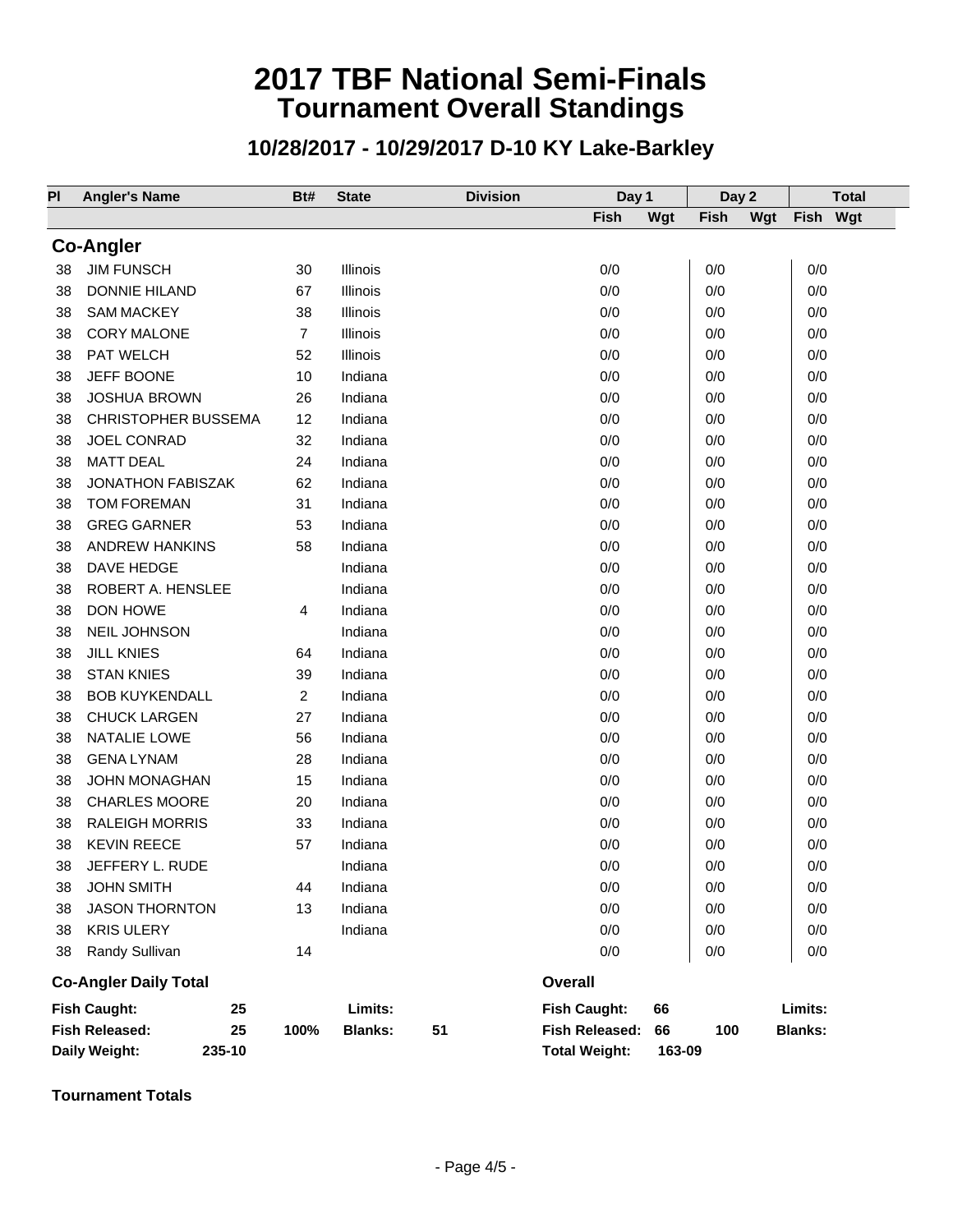| PI | <b>Angler's Name</b>     |        | Bt#  | <b>State</b>        | <b>Division</b> | Day 1 |     | Day 2       |     |             | <b>Total</b> |
|----|--------------------------|--------|------|---------------------|-----------------|-------|-----|-------------|-----|-------------|--------------|
|    |                          |        |      |                     |                 | Fish  | Wat | <b>Fish</b> | Wat | <b>Fish</b> | Wat          |
|    | <b>Tot. Fish Caught:</b> | 202    |      | <b>Tot. Limits:</b> |                 |       |     |             |     |             |              |
|    | Tot. Fish Released:      | 202    | 100% | Tot. Blanks:        | 87              |       |     |             |     |             |              |
|    | Tot. Weight:             | 517-11 |      |                     |                 |       |     |             |     |             |              |